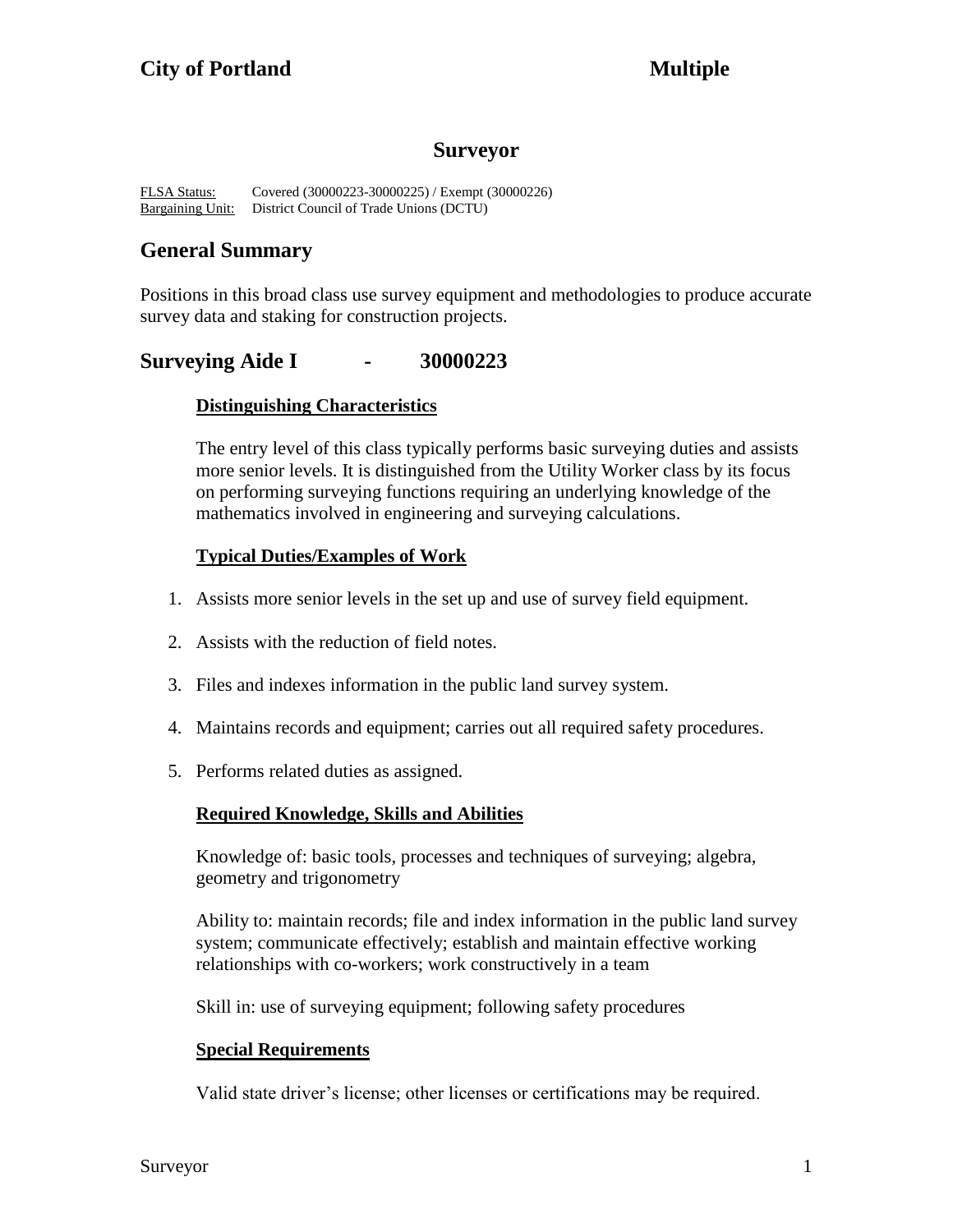# **Classification History:**

Adopted: 2-03-99: Class created as a result of DCTU Classification and Compensation Study 1998-99. This class is composed of the following classes: 3120 Surveying Aide I Adopted 03-15-77 Revised 08-25-89 June 2009 - Change Job Class number from 3120 to 30000223, due to system change.

# **Surveying Aide II - 30000224**

# **Distinguishing Characteristics**

The journey level of this class typically performs surveying duties and assists a survey party chief in organizing and conducting survey jobs. It is distinguished from the Surveying Aide I class by its proficiency in the use of survey equipment, performance of engineering and survey calculations, and capability of carrying out certain survey projects in the absence of a party chief.

# **Typical Duties/Examples of Work**

- 1. Operates survey instruments and equipment including total stations, GPS receivers, levels, lasers, data collectors, and hand held computers.
- 2. Downloads field data onto computer; converts data; edits data and creates files for distribution through data network.
- 3. Interprets construction plans and benchmark data; keeps level notes; checks notes, sketches and calculations prepared by others; records data and drafts field notes under the direction of the party chief.
- 4. Assists party chief in setting up and organizing survey jobs; continues projects in the absence of the party chief, as assigned; interpret work requests and recommends features to include in preliminary design surveys.
- 5. Researches legal documents; retraces published surveys; searches for monuments of record; files and indexes information in the public land survey system; provides survey information to professional surveyors and the public.
- 6. Maintains records and equipment; carries out all required safety procedures; trains less experienced staff and temporary workers.
- 7. Performs related duties as assigned.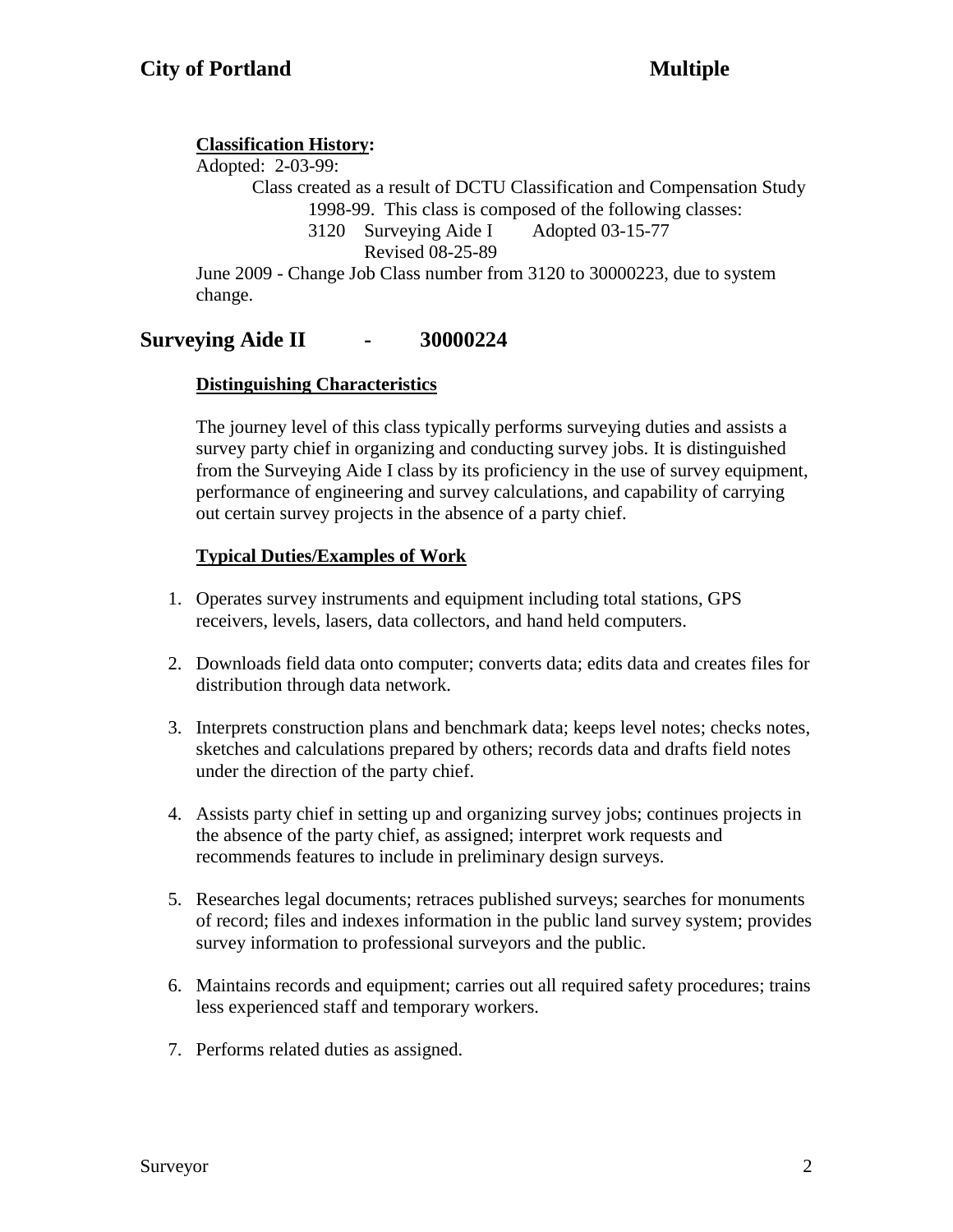# **Required Knowledge, Skills and Abilities**

Knowledge of: tools, processes and techniques of surveying; algebra, geometry and trigonometry

Ability to: assist with organizing survey jobs; communicate effectively; establish and maintain effective working relationships with co-workers; work constructively in a team

Skill in: reducing and editing field data

# **Special Requirements**

Valid state driver's license; other licenses or certifications may be required.

# **Classification History:**

Adopted: 2-03-99:

Class created as a result of DCTU Classification and Compensation Study 1998-99. This class is composed of the following classes:

3121 Surveying Aide II Adopted 03-15-77

Revised 08-25-89

June 2009 - Change Job Class number from 3121 to 30000224, due to system change.

# **Survey Project Support Technician - 30001079**

# **Distinguishing Characteristics**

This classification typically serves a technical and administrative support role for a moderate to large Survey Section. It is distinguished from the Surveying Aide II class by its requirement for GIS, CAD and additional computer skills and by typically not working in the field. It is distinguished from the Surveyor I class by its support rather than leadership role.

# **Typical Duties/Examples of Work**

- 1. Researches survey sites and provides field packets and office project folders with relevant survey notes, private surveys, aerial plots, utilities, survey control points, benchmark data and GPS information; researches and provides mapping staff with relevant GIS background data using MicroStation, AutoCAD Land Desktop or ArcMap software.
- 2. Provides technical and administrative support to survey section; serves as timekeeper; creates and maintains Excel macros; provides basic human resource information; maintains petty cash; responsible for safety clothing reimbursements.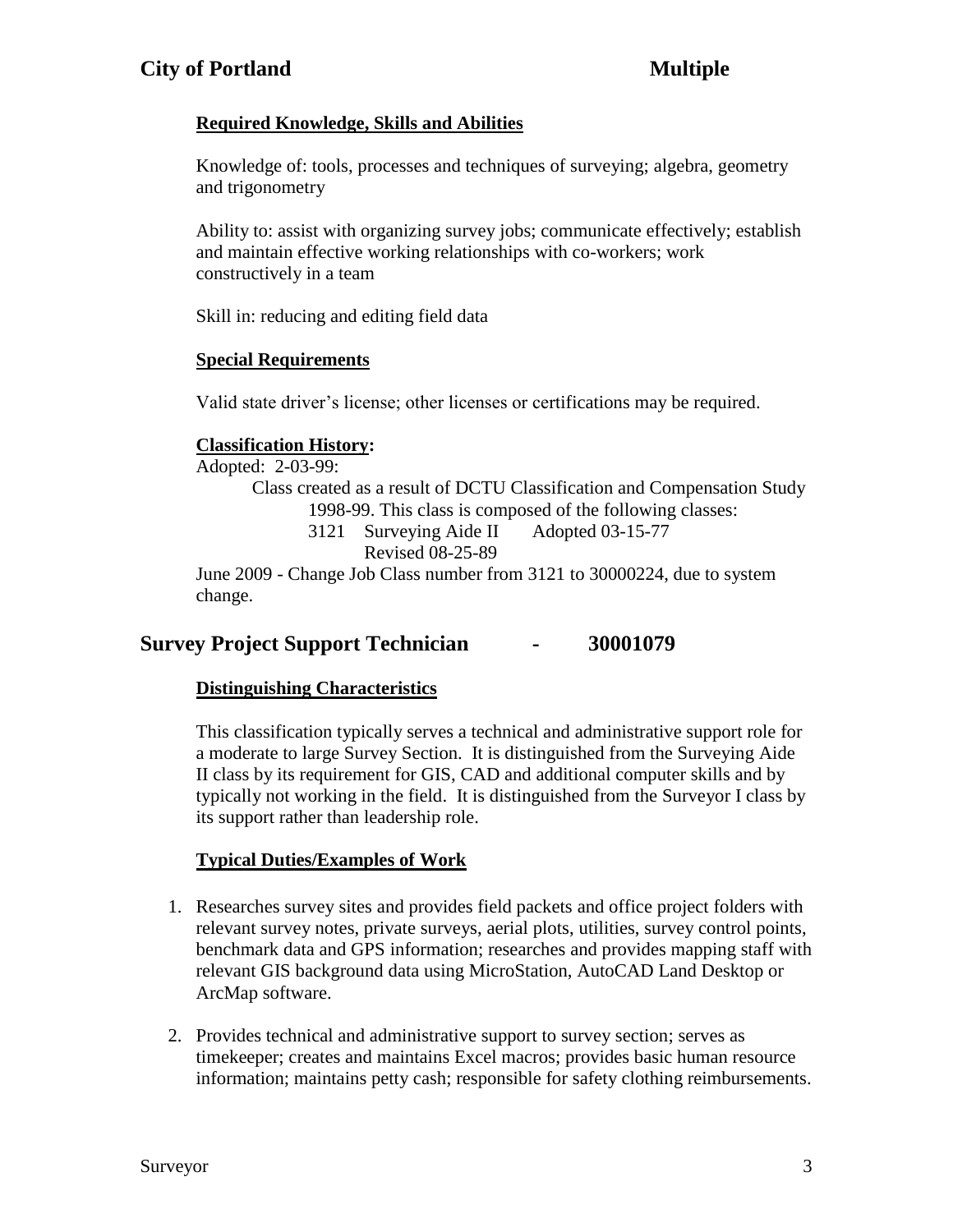- 3. Prepares and files utility locate requests and tracks responses from utility companies; forwards utility as-built information to requestor; arranges and coordinates utility locates on private property with private locators.
- 4. Prepares Brass Screw Replacement Surveys; researches relevant surveys and works with field crew to obtain monument ties; mathematically compares found monuments with existing information; coordinates with County for filing and tracks progress throughout the process.
- 5. Maintains office records including electronic records; indexes, scans, archives and distributes records as required.
- 6. Designs and maintains record management and database systems; performs process improvements on the existing database systems; creates, maintains and upgrades online Benchmark Database.
- 7. Responds to citizen and governmental requests for information, inquiries or complaints regarding survey programs.
- 8. Performs related duties as assigned.

#### **Required Knowledge, Skills and Abilities**

Knowledge of: basic processes and techniques of surveying; algebra, geometry and trigonometry; operation and manipulation of GIS and CAD files;, basics set up and maintenance of databases

Ability to: maintain records; file and index information; open, edit, and plot GIS and CAD files and create GIS datasets subsets; communicate effectively; establish and maintain effective working relationships with co-workers; work constructively in a team

Skill in: using spreadsheet packages and database tracking tools; GIS, CAD and timekeeping software and files; communicating orally, electronically and in hardcopy; coordinating, balancing and prioritizing work tasks.

#### **Classification History:**

Adopted: 1-1-2009:

June 2009 - Change Job Class number from 3125 to 30001079, due to system change.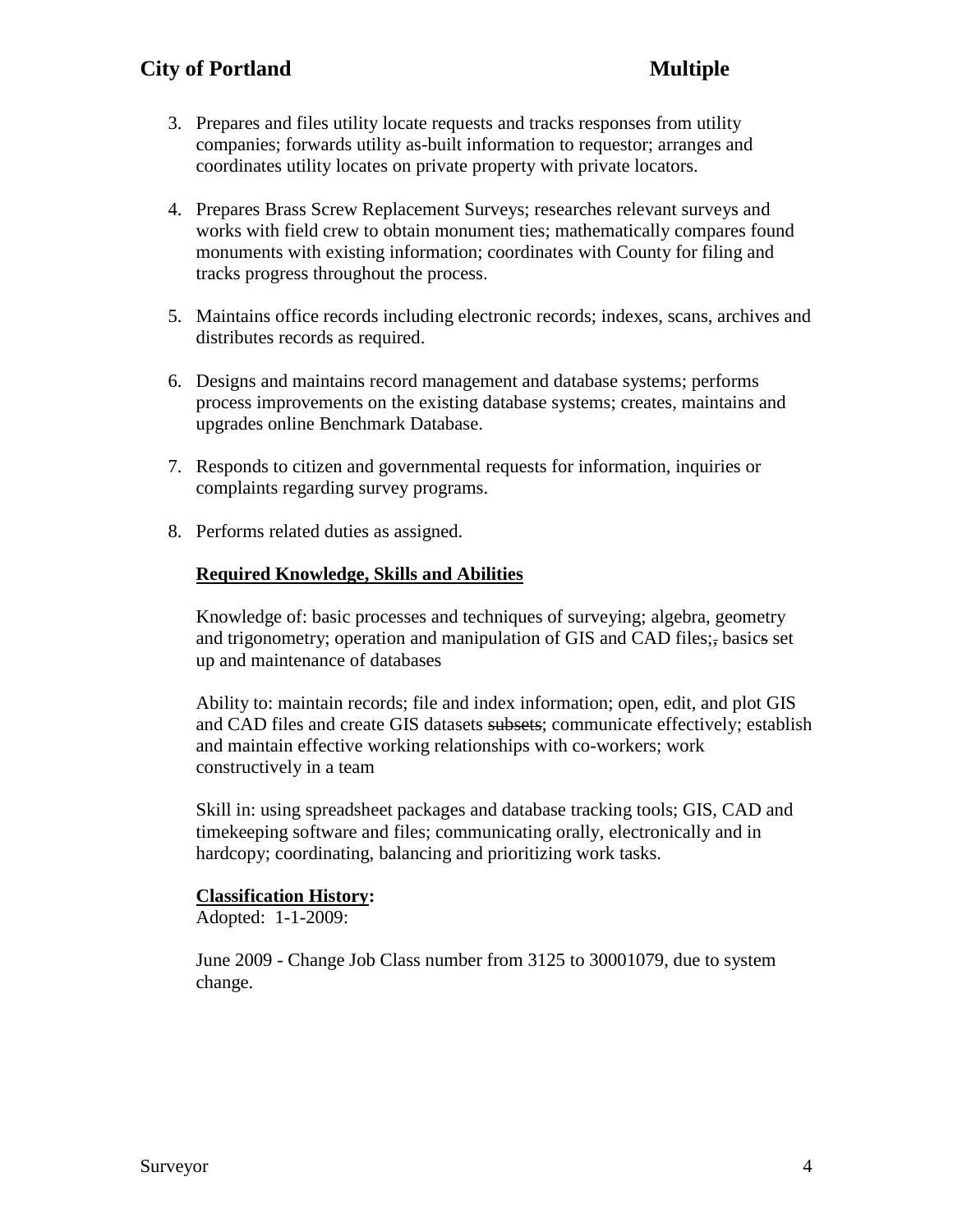# **Surveyor I - 30000225**

### **Distinguishing Characteristics**

The senior journey level of this class typically serves as a survey party chief, and organizes and conducts survey jobs. It is distinguished from the Surveying Aide II class by responsibility for organizing and carrying out survey projects and leadership of survey parties.

# **Typical Duties/Examples of Work**

- 1. Provides leadership to a survey crew in all phases of field survey work; assigns tasks, provides instruction, and monitors work.
- 2. Provides direction for field operations for setting benchmarks and horizontal control monuments for use by the City, consulting engineers, surveyors, and private industry in construction projects, such as for roads, sewers and bridges.
- 3. Conducts field surveys to determine and monument boundaries of parcels and easements acquired by the City.
- 4. Uses GPS to establish survey control for mapping, flood control planning, landslide repair, construction, and boundary location and monumentation.
- 5. Calculates grades and positions; determines lay out for and stakes projects in the field for contractors; determines level of precision necessary and determines methods to meet required precision.
- 6. Reviews and interprets construction plans; interprets and clarifies survey requests with engineers and makes suggestions regarding potential problems; assists inspectors or engineers with measurements and calculations to revise original plans if problems occur; makes field fits as necessary; communicates with engineers, inspectors, contractors and the public regarding projects.
- 7. Maintains accurate notes of all calculations and drawings of all work performed.
- 8. Ensures safety of crew at all times; determines and implements safety procedures; recognizes and minimizes hazards including traffic, hazardous materials, heavy construction equipment, and confined space entry.
- 9. Performs related duties as assigned.

### **Required Knowledge, Skills and Abilities**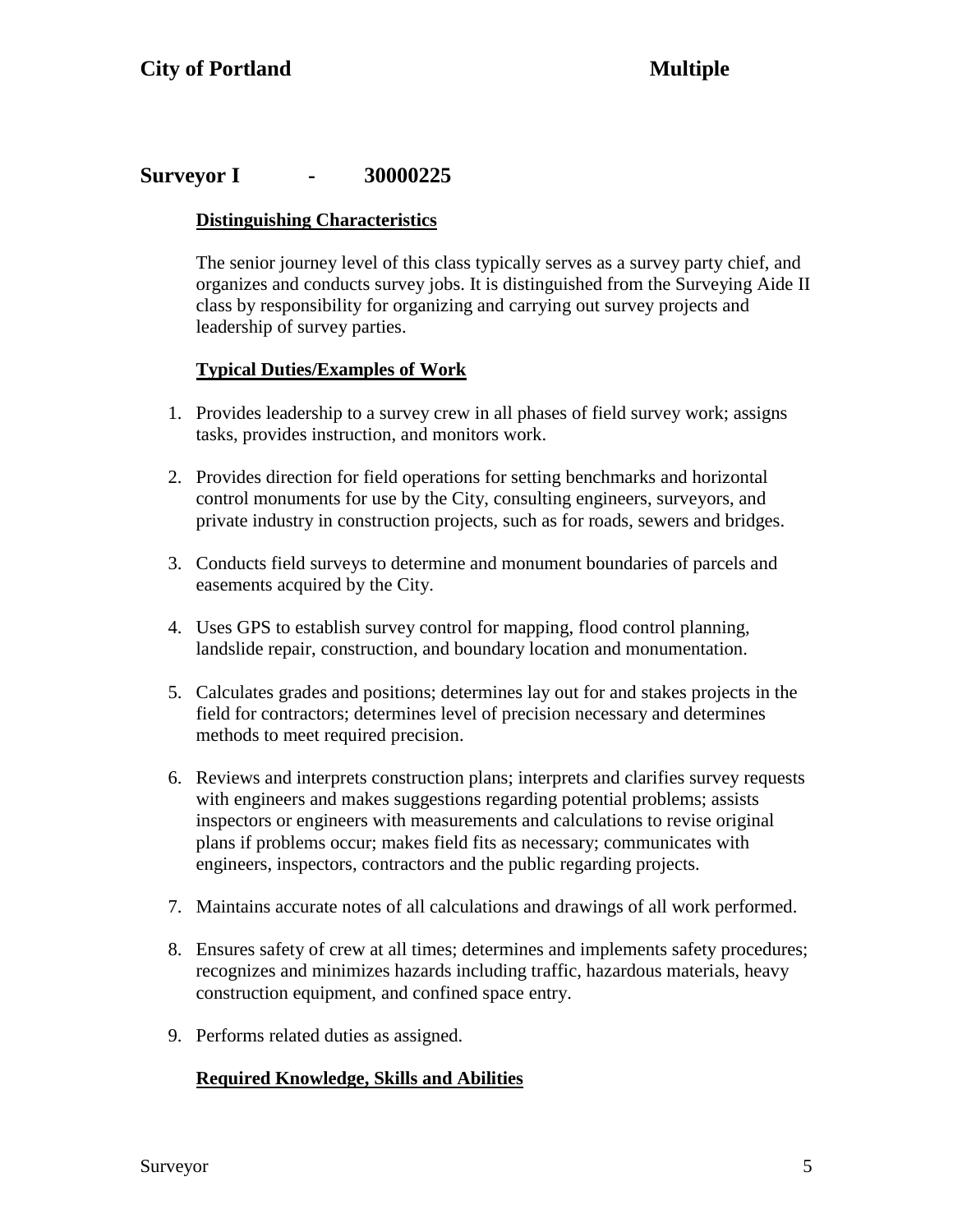Knowledge of: tools, processes, techniques, and standard practices of boundary surveying; algebra, geometry and trigonometry; legal requirements for boundary work and rights of entry; construction practices; effective principles and practices of leadership

Ability to: plan and organize survey projects; respond to changing field conditions; learn and use new survey equipment and computer software; communicate effectively, both orally and in writing; schedule and assign the work of others

Skill in: use of advanced survey instruments; establishing safety procedures; reading maps and plans; leading a survey crew, including training, motivation, assigning and reviewing work

#### **Special Requirements**

Valid state driver's license; other licenses or certifications may be required.

#### **Classification History:**

Adopted: 2-03-99:

Class created as a result of DCTU Classification and Compensation Study 1998-99. This class is composed of the following classes:

3122 Surveyor I Adopted 03-15-77 Revised 08-25-89 Revised 02-01-94 (Updated special requirements and desirable qualifications)

June 2009 - Change Job Class number from 3122 to 30000225, due to system change.

# **Surveyor II - 30000226**

### **Distinguishing Characteristics**

The professional level of this class typically is licensed as a Professional Land Surveyor and directs the method and approach of surveys. It is distinguished from the Surveyor I class by its advanced technical expertise, advanced computer applications, and licensing requirement.

### **Typical Duties/Examples of Work**

- 1. Provides technical leadership in boundary survey work; directs methods and approaches of surveys; may provide crew leadership as assigned; provides project coordination, and staffing and scheduling estimates for projects.
- 2. Consults with others on scope of projects to develop survey requirements.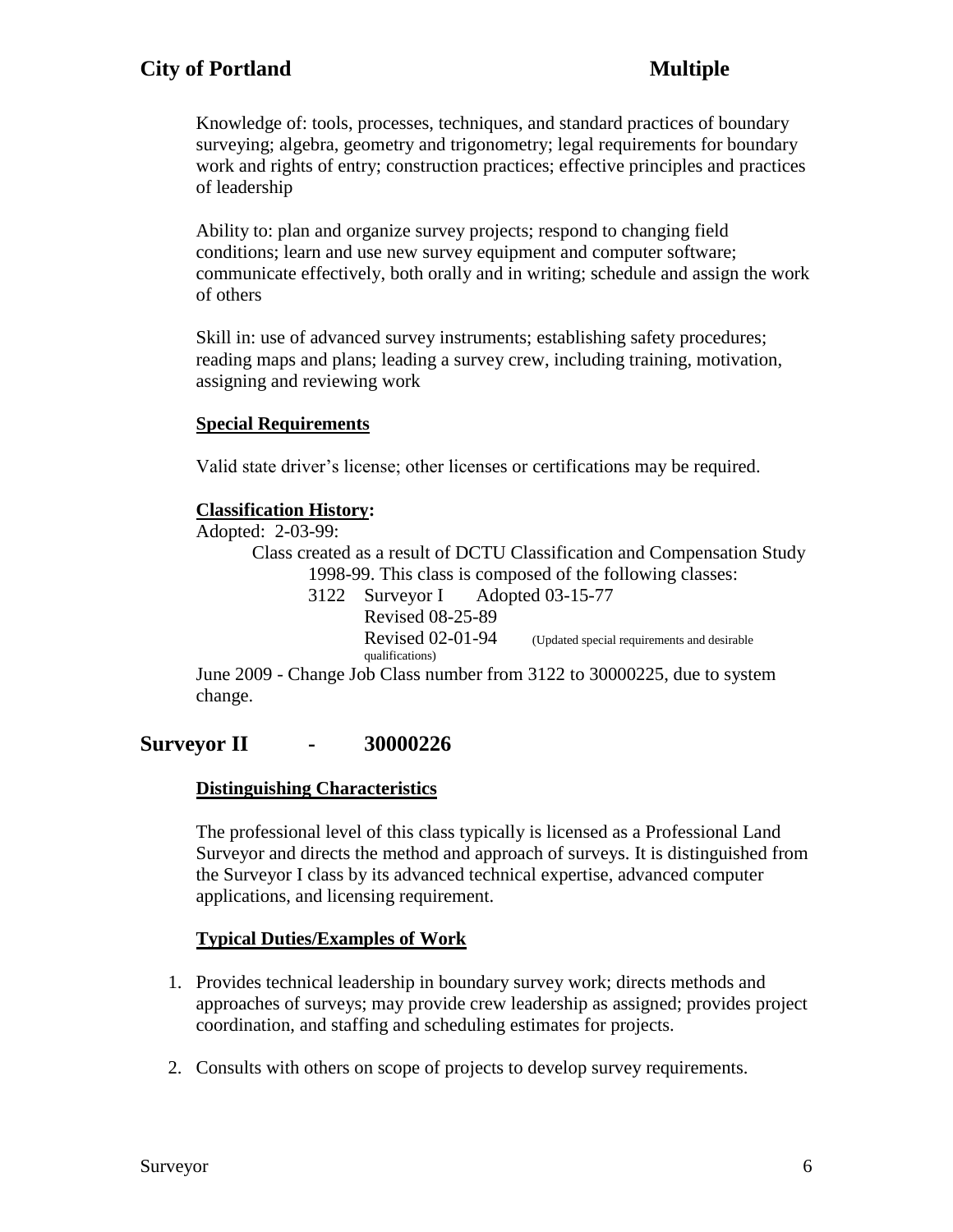- 3. Processes field data using design and analysis tools; establishes alignments and resolves boundary issues.
- 4. Provides computations for survey crews to use during preliminary design and construction; calculates easements.
- 5. Draws and creates survey maps; may sign, stamp and record drawings; writes deeds, legal descriptions, grants of easements and rights-of-way and other documents.
- 6. Researches and provides survey information to survey crews and professional surveyors and the public.
- 7. Performs related duties as assigned.

### **Required Knowledge, Skills and Abilities**

Skill in: computer applications related to all aspects of surveying; planning survey projects and directing methods and approaches; reviewing and analyzing field data; performing boundary analysis and engineering/survey calculations; preparing maps and plans

### **Special Requirements**

Valid state driver's license; Professional Land Surveyor license; other licenses or certifications may be required.

### **Classification History:**

Adopted: 2-03-99: Class created as a result of DCTU Classification and Compensation Study 1998-99. This class is composed of the following classes: 3123 Surveyor II Adopted: 03-15-77 Revised: 03-31-92 Revised: 04-22-97 Revised: 03-20-08 FLSA designation changed to exempt June 2009 - Change Job Class number from 3123 to 30000226, due to system change.

# **Working Conditions**

Work in this class is typically performed in an office environment with some field work at the Aide II and Surveyor II levels, and typically in a field environment at the other levels; some work is performed in an office environment. Incumbent is typically required